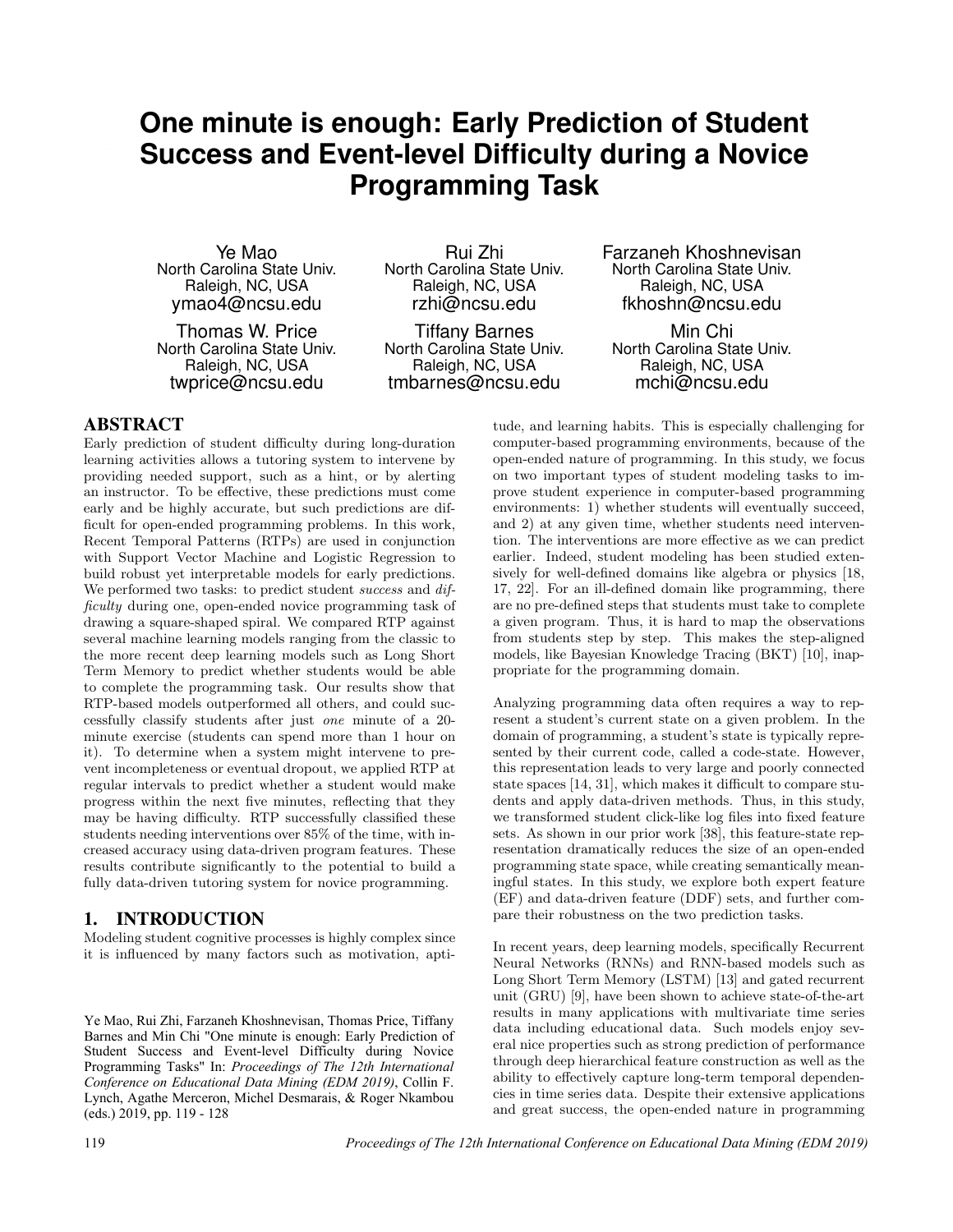state-space and various time intervals can pose enormous challenges for deep learning. More importantly, these deep learning models are often treated as "black box" models because of the lack of interpretability – they are particularly difficult to understand because of their non-linear nature.

On the other hand, Temporal Pattern-based approaches are designed to extract interpretable, meaningful temporal patterns directly from irregularly-sampled multivariate time series data. Recently, significant efforts have been made to develop and apply various pattern-based approaches to healthcare and shown to be effective. [7, 21]. However, as far as we know, temporal Pattern-based approaches have not been extensively investigated in the field of educational data mining especially for programming. In this work, we will directly compare one Temporal Pattern-based approach, Recent Temporal Patterns (RTPs) [7] against a series of baseline models including three classic machine learning models: k-Nearest Neighbors (KNN), support vector machines (SVM), and Logistic Regression (LR), and a state-of-the-art deep learning model: LSTM. More specifically, we compare these approaches on two early prediction tasks. Overall, we show that RTPs outperform all baseline models including LSTM on both early prediction tasks and more importantly, RTPs can generate quite reliable predictions with only the first one minute data. Additionally, RTPs can discover interpretable, meaningful temporal patterns that would be informative for domain experts or educators.

Our main contributions are summarized as follows: 1) To the best of our knowledge, this is the first attempt to apply RTP mining to extract student programming temporal patterns and compare it with several baseline models, including deep learning. 2) We run extensive experiments evaluating RTP and various baseline models on both the task of early prediction for student success and that of early prediction for student difficulty, while most prior research mainly focused on one or the other but not both. 3) We explored their robustness and the effectiveness of using EF vs. DDF for the programming system on both early prediction tasks. 4) We identify interpretable, meaningful temporal patterns that can be informative for domain experts.

# 2. BACKGROUND, CONTEXT, & DATA 2.1 Modeling Student Learning

Student modeling has been extensively explored as a series of approaches have been proposed [10, 34, 8, 24] to better understand and model student learning process. Among them, Bayesian Knowledge Tracing (BKT) [10] is one of the most widely investigated student modeling approaches. It models a student's performance in solving problems related to a given concept using a binary variable (i.e., correct, incorrect) and continually updates its estimation of the student's learning state for that concept. BKT and BKT-based models have been shown to be effective in many student modeling tasks, such as predicting students' overall competence [22], predicting the students' next-step responses [37, 6, 23, 18], and the prediction of post-test scores [16, 19]. However, in this study, BKT-based models cannot be directly applied to our open-ended programming tasks, because of the adversity of mapping students' time-various actions step by step.

In recent years, extensive research has been conducted on

deep learning models, especially Recurrent Neural Network (RNN) or RNN-based models such as LSTM in the field of educational data mining [25, 33, 15, 35, 36, 17]. In our prior work, we have shown that LSTM has superior performance on the early prediction of student learning gain compared with classic BKT-based models [19]. For the task of predicting students' responses to exercises, LSTM was shown to outperform conventional BKT [25] and Performance Factors Analysis [24]. However, RNN and LSTM did not always have better performance when the simple, conventional models incorporated other parameters [15, 35].

While most of the previous studies on student modeling focus on predicting students' success and failure in the nextstep attempt, some research has used student-tutor interaction data to predict student post-test scores [11, 30]. In this work, we explore the early prediction of both student success and difficulty. As far as we know, none of the previous studies have explored both prediction tasks for computer-based programming systems.

# 2.2 Programming and Help-seeking in iSnap

In this work, we analyze data from  $iSnap$ , a block-based novice programming environment [26]. iSnap is an extension of Snap! [12], which allows students to easily create interactive, 2D applications, such as apps and games. iSnap provides students with on-demand, next-step programming hints, which are generated automatically from student data with the SourceCheck algorithm [28]. In addition, iSnap collects detailed interaction data as students work, including complete snapshots of all student code, allowing us to perform detailed time series analysis. iSnap's data-driven hints also offer a useful motivation for this work. Prior analysis of student help-seeking behavior in iSnap suggests that few students ask for help when they need it, especially lowerperforming students [29]. This is consistent with help avoidance reported in other tutoring systems [2, 4]. Prior works suggest that a number of factors lead to this help avoidance in iSnap, including lack of trust in the system, a desire for independence, and a lack of awareness of their own need for help [27]. Effective help-seeking is a metacognitive skill that many students need additional training to develop [3]. A system that could detect or predict student difficulty times could offer interventions such as automated help or instructor alerts. However, prior work suggests that such proactive intervention is most effective when systems assess the student's likelihood to succeed [20], rather than responding to all errors with help messages [1]. In this work, we present a data-driven approach capable of making early and accurate predictions of student success, which can enable a variety of interventions, such as iSnap hints.

# 2.3 Dataset

Our datasets were collected from students using iSnap in an "introduction to computers" course for non-majors, held at a research university, from the Spring 2016 (S16), Fall 2016 (F16), Spring 2017 (S17), and Fall 2017 (F17) semesters. We excluded students who requested hints since hints may alter students' problem-solving patterns, and our remaining data contained code traces from 65, 38, 29, and 39 students from S16, F16, S17, and F17 respectively. Each code trace consisted of a sequence of timestamped snapshots of student code. We chose one "Squiral" assignment to explore

*Proceedings of The 12th International Conference on Educational Data Mining (EDM 2019)* 120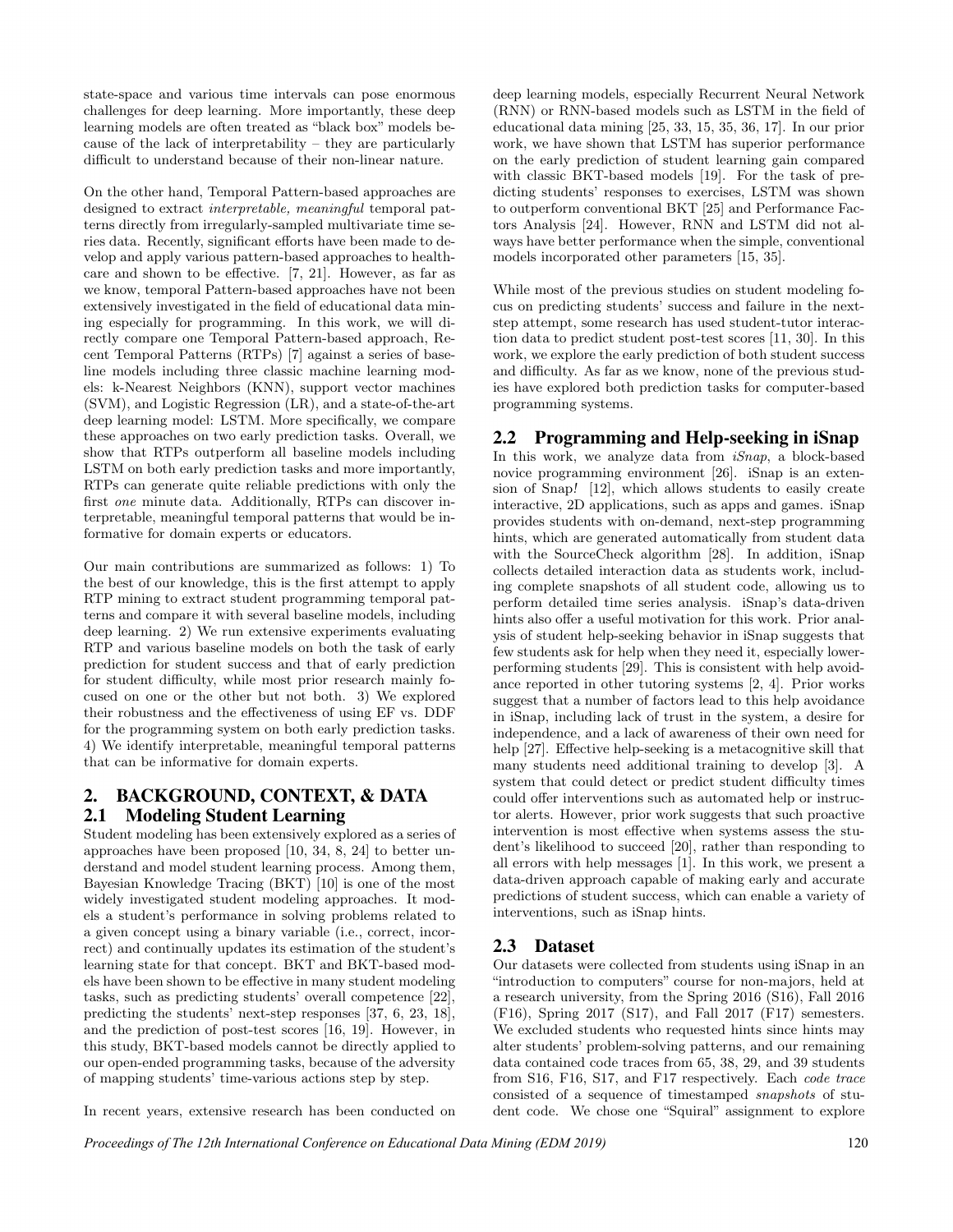in-depth, where students must write a procedure to draw a spiral with square corners. Common solutions contain 7- 10 lines of code and use procedures, loops, variables, and arithmetic operators. In our previous work, we presented a feature-state representation that defines a student's state by the presence or absence of specific features of a correct solution [38]. Each feature describes a distinct property of correct solution code and may specify a necessary code structure or required program output. We defined feature-state as the presence or absence of each feature in a student's code (e.g. the feature-state "1101000" indicates Features 1, 2 and 4 are complete, while Features 3,5,6, and 7 are missing). In the same work, we implemented an algorithm to identify data-driven code features directly from student solutions, extracting 11 data-driven features (DDF). We also had experts systematically define 7 expert features (EF) for the Spiral assignment. Using the expert feature definitions, we manually tagged each student's snapshot and had 6,339 tagged snapshots from 38 traces in F16. Our work showed that the data-driven features and expert features had moderate agreement on whether a student is in the same feature state or different states for F16. Additionally, we implemented an automated expert feature detector to detect the 7 expert features automatically. We used the detector to tag S16, S17, and F17 student snapshots with expert featurestates. On the F16 dataset, the expert feature detector had an agreement of 0.861 with the manually-tagged expert features. In all, we have 31,064 tagged snapshots from 171 traces from S16, F16, S17, and F17 semesters. Finally, we used a smoothing function to the tagged traces in which periods of rapid feature-state changes, defined as transitioning back and forth between two features within a 5 snapshot window, to set the values of a subsequent period after the variance. This process aims to reduce noise generated by actions in Snap! that do not represent meaningful featurestate changes (e.g. a student drags the code to a different position in the environment).

# 3. TWO EARLY PREDICTION TASKS

In this work, we explore two different early prediction tasks: the trajectory-level early prediction for student success and the event-level early prediction for student difficulty.

# 3.1 Trajectory-Level: Student Success

We classify the students who finished the programming assignment in one hour or less and got full credit as *successful*, and those who either failed to complete the assignment or submitted it within one hour as *unsuccessful*. Thus, each trajectory is assigned one ground truth label based on whether the student finished the assignment successfully or unsuccessfully. As a result, we refer to this task as trajectory-level early prediction task for student success. Based on this definition, 59 of 171 students are in the successful group, and the remaining 112 are in the unsuccessful group.

To predict student success, we are given the first  $up to n$ minutes of a student's sequence data and our goal is to predict whether the student will successfully complete the programming assignment at any given point in the remaining of the sequence. To conduct this task, we left-aligned all the students' trajectories by their starting times and our observation window (the part of data used to train and test different machine learning models) includes the sequences from

the very beginning to the first  $n$  minutes. If a student's trajectory is less than  $n$  minutes, our observation window will include his/her entire sequence except the last one.

# 3.2 Event-Level: Student Difficulty

We define that a student is experiencing some sort of difficulty if at any given moment, a student fails to make any progress on his/her incomplete or imperfect answer in the next five minutes. Failure to make any progress in five minutes (on a supposed-to-be 20-minute programming task) reflects that the student may be experiencing some difficulty. Identifying the moment that a student is experiencing difficulty would allow us to determine when a system could intervene to address difficulty or prevent eventual dropout.

Because we predict whether a student is experiencing difficulty moment by moment, we refer to this early prediction task as event-level early prediction. More specifically, for a given moment,  $n$  minutes after starting time, we classify the students who failed to make any progress in the next five minutes as the intervention group, and those who made some progress as the non-intervention group. Note that we are not considering students who have already completed the training in  $n$  minutes and they are not assigned to either group. In short, for the event-level early prediction for student difficulty, our observation window contains the first up to n minutes of a student's sequence data and our goal is to predict whether the student will experience any difficulty and need intervention in the next five minutes.

# 4. RTP MINING

Our dataset can be represented as a set of trajectories,  $X =$  ${x_1, x_2, ..., x_N}$  where  $N = 171$  is the total number of trajectories, one per student. It is composed of multivariate irregular time series data in that a student  $i$ 's trajectory  $x_i$ consists of a sequence of events:  $x_i = \{x_i^1, ..., x_i^{T_i}\},\$  where  $x_i^t$  represents the student's code-records at time step t. We have  $x_i^t \in \mathbb{R}^D$ , where D is the number of predefined attributes/features and each attribute is a binary variable indicating whether a feature is present or not:  $\mathbb{R} \in \{0,1\}.$  $T_i$  is the length of the trajectory  $x_i$ ; for different students,  $T_i$  varies. Each  $x_i$  is associated with a trajectory-level label (e.g. student success) or a series of moment by moment event-level labels (eg. student difficulty), denoted as  $Y = \{y_1, y_2, ..., y_{T_i}\}\$ , where  $y_i \in \{0, 1\}$ . It is important to note that in the trajectory-level student success prediction, we treat students who are unsuccessful as the task of interest; thus, they are assigned to be 1 because it is more important for our model to classify and recognize the unsuccessful students as soon as possible. Similarly, for the event-level student difficulty task, we treat students who need intervention as the task of interest, and thus are assigned as 1.

Generally speaking, our RTP mining is conducted by following four steps: 1) Convert binary time-series variables into time interval sequences using Knowledge-based Temporal Abstraction, as described in the next section. 2)Extract frequent recent temporal patterns from different classes of data (i.e. 0 and 1). 3) Transform each  $x_i$  into a fixed-size binary feature vector  $v_i$ , where the size of vector corresponds to the number of frequent RTPs from Step 2. 4) Build the model on the binary matrix generated in Step 3 to predict the outcomes.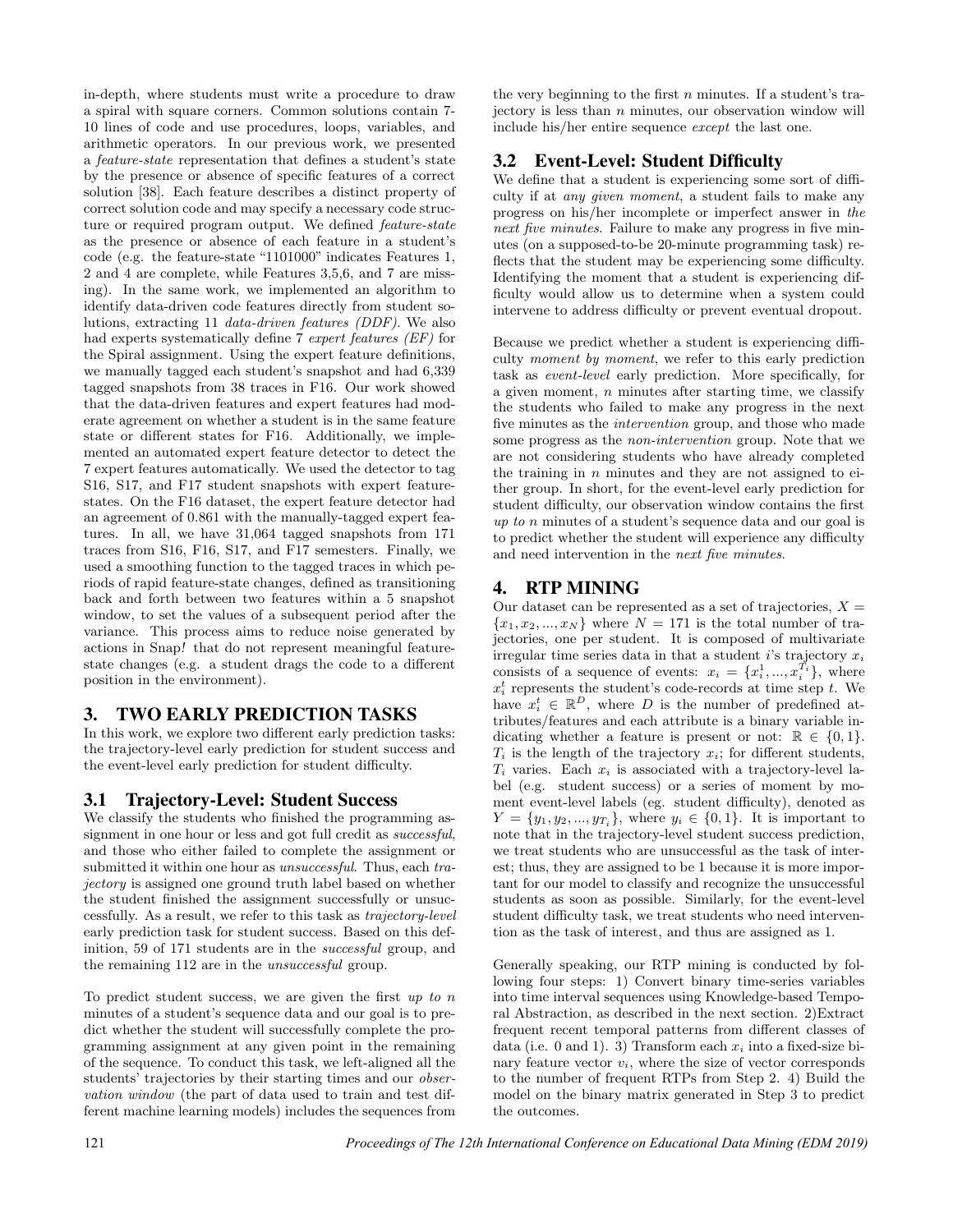

Figure 1: An example of conversion from the original data into a Multivariate State Sequence with three temporal features.

Typically, temporal abstraction involves defining 1) discretized data, 2) multivariate state sequences, 3) temporal relations, and 4) temporal patterns [32]. Our binary data are already discretized, so we describe the remaining three steps.

#### 4.1 Knowledge-based Temporal Abstraction

Multivariate State Sequences: The middle table in Fig. 1 demonstrates how binary data can be converted into Multivariate State Sequences (MSS),  $z_i$  where each row presents a state interval, E, extracted from the student's trajectory. We denote a **State** S as  $(F, V)$ , where F is a temporal feature and  $V$  is the value for feature  $F$  at a given time and the **State Interval** E is denoted as  $(F, V, s, e)$ , where s and e refer to the *start* and end times of the state  $(F, V)$ . Thus, we can convert each student's data  $x_i$  into a corresponding  $MSS$   $z_i$  by sorting all the state intervals by their start times:

$$
z_i = \langle E_1, E_2, ..., E_n \rangle : E_j.s \le E_{j+1}.s, j \in \{1, ..., n-1\}
$$

Note that we also define  $z_i$ .end as the end of the last state interval in the MSS, i.e.  $E_n.e.$  For example, the right figure of Fig. 1 is a visualization of the MSS  $z_i$ , and  $z_i$ *end* is 241. Applying this method on all  $x_i \in X$  transforms X into a set of MSSs:  $Z = \{z_1, z_2, ..., z_N\}.$ 



Figure 2: Allen's 7 basic temporal relations, grouped as before, or co-occurs.

Temporal Relations: We define two temporal relations, based on Allen's 7 basic temporal relations between states[5], grouping the last six into one co-occurs relation as shown in



Figure 3: A temporal pattern  $P$  with 5 states  $\langle S_1 = (\mathbf{F1}, 0), S_2 = (\mathbf{F2}, 0), S_3 = (\mathbf{F3}, 0), S_4 = (\mathbf{F4}, 1), S_5 =$  $(F2, 1)$  and temporal relations presented by half matrix R

Fig. 2. Thus, the two temporal relations, before (b) and cooccurs  $(c)$ , between two instantaneous events  $E_i$  and  $E_j$ , are defined as :

- $E_i$  before (b)  $E_j$ : When  $E_i$  ends before the start of  $E_j$  ( $E_i.e < E_j.s$ ).
- $E_i$  co-occurs (c) with  $E_j$ : When  $E_i$  and  $E_j$  have some overlap  $(E_i.s \leq E_i.s \leq E_i.e)$ .

Temporal Patterns: Temporal patterns are generated by combining states and temporal relations (before (b) and co $occurs (c)$  to describe temporal dependencies in data. More specifically, for *n* states  $\langle S_1, ..., S_n \rangle$ , we define the corresponding temporal pattern:  $P = (\langle S_1, ..., S_n \rangle, R)$ , where R is an upper triangular matrix of relations, with  $R_{i,j} \in b, c$ corresponding to the relation between  $S_i$  and  $S_j$ . The size of temporal pattern  $P$  is determined by the number of states S it contains. For example, a 5-pattern with three temporal features is shown in Fig. 3, where each state is an abstraction of a variable and the half matrix on the right shows the temporal relations between each pair of states. For example, since  $S2 =$  (Feature 2,0) happens before  $S4 =$ (Feature 2,0),  $R_{2,4} = b$ . In the next step, we describe a method to find the recent temporal patterns (RTPs) from MSSs in Z.

RTP Mining: We selected the RTP mining algorithm proposed by Batal et al. [7], because it incorporates a maximum gap parameter to consider the recency of patterns, it is efficient, and it prevents incoherent patterns. Next, we define

*Proceedings of The 12th International Conference on Educational Data Mining (EDM 2019)* 122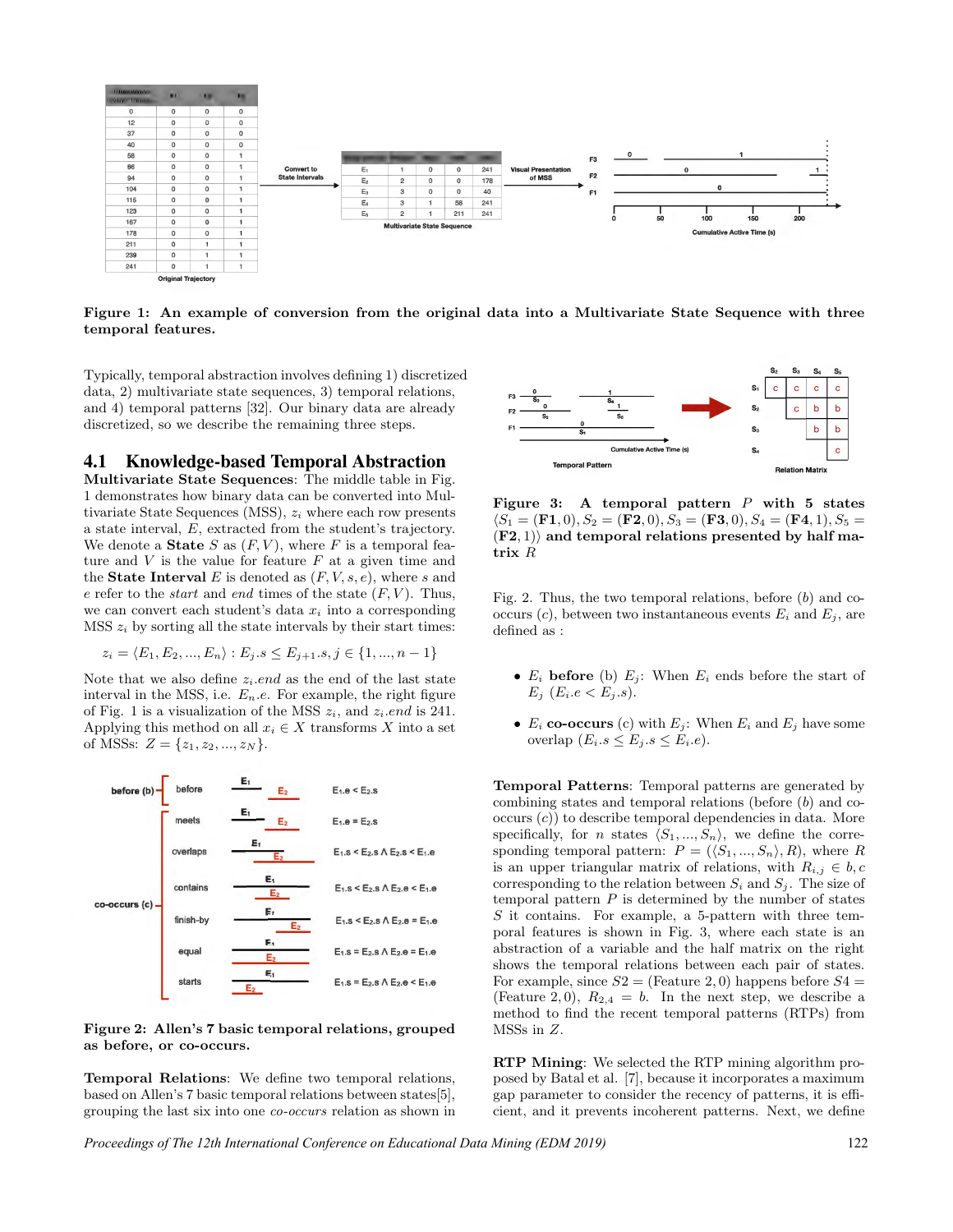

Figure 4: An example of generating 3-patterns out of a single 2-RTP, by appending a new state.

Recent Temporal Patterns (RTP) and briefly explain how they are applied in our work.

Recent Temporal Patterns: First, we call state interval  $E = (F, V, s, e)$  a Recent State Interval of MSS  $z_i$  if: 1)  $E$  is the last state interval for feature  $F$ ; that is, for all  $E' = (F, V', s', e'),$  we have  $E'.e \leq E.e$ ; or 2) E is less than  $g$  time units away from the end time of the last state interval:  $z_i$ .end; that is,  $z_i$ .end – E.e  $\leq g$ .

Given an MSS  $z_i$ , a temporal pattern  $P = (\langle S_1, ..., S_n \rangle, R)$ , and a maximum gap parameter  $g$ , we say  $P$  is a recent temporal pattern (RTP) in  $z_i$ , denoted as  $R_q(P, z_i)$ , if all 3 of the following conditions hold: 1)  $z_i$  contains P, where  $P \in z_i$ if: (a)  $z_i$  contains all k states of P, and (b) all temporal relations of P are satisfied in  $z_i$ ; 2)  $S_n = (F_n, V_n)$  matches a recent state interval in  $z_i$ ; and 3) Every consecutive pair of states in  $P$  maps to a state interval less than  $g$  time units apart. That is, each pair of temporal sequences should not be  $g$  time units apart. In short, parameter  $g$  forces patterns to be close to the end of the sequence  $z_i$ , and forces consecutive states to be close to each other.

**Mining Algorithm:** For each MSS  $z_i$ , its outcome  $y_i = 1$ when the  $z_i$  sequence is unsuccessful/needs intervention, and  $y_i = 0$  otherwise. Taking student success classification as an example, we will have two sets of labeled MSSs:  $Z_1 = \{z_i :$  $y_i = 1$ } for all unsuccessful sequences and  $Z_0 = \{z_j : y_i = 0\}$ for all successful ones. Given  $Z_1$ , the mining algorithm applies a level-wise search to find frequent RTPs. More specifically, it first starts with all frequent 1-RTPs, and then extends the patterns by adding a new state to each sequence, one at a time, until no new patterns are discovered. That is, at each level k, the algorithm finds frequent  $(k+1)$ -RTPs by repeatedly extending k-RTPs through Backward candidate generation, and the Counting phase, as described below.

Backward  $(k + 1)$ -pattern candidates are generated from a k-pattern  $P = (\langle S_1, ..., S_k \rangle, R)$ , by adding a new frequent state,  $S_{new}$ , to the beginning of the sequence to create  $P^{'} =$  $(\langle \mathbf{S}_{\mathbf{new}}, S_1, ..., S_k \rangle, \mathbf{R}^{\prime}).$  Then we specify the new before  $(b)$ or co-occurs (c) relations  $R^{'}$  between  $S_{new}$  and all original  $k$  states, restricted by the following two criteria: 1) Two state intervals of the same temporal feature cannot co-occur. That is, if  $S_{new}.F = S_i.F$  for  $i \in \{1, ..., k\}$ , then  $R'_{new,i} \neq$ c. 2) Since the state sequence in pattern  $P$  is sorted by the start time of the states, once a relation becomes before:  $R'_{new,i} = b$  for any  $i \in \{1, ..., k\}$ , all the following relations have to be *before*, so  $R'_{new,j} = b$  for  $j \in \{i+1, ..., k\}$ .

In the Counting phase, candidate  $(k + 1)$ -patterns are removed if they do not meet the minimum support threshold by occurring at least  $\sigma$  times as RTP in  $Z_1$ . The same procedure is carried out for  $Z_0$ . Finally, we combine all the frequent RTPs into a final  $\Omega$  set of RTPs.

Binary Matrix Transformation: We transform each MSS  $z_i \in Z$  into a binary vector  $v_i$  of size  $|\Omega|$ , such that each 0 and 1 indicates whether the pattern  $P_i \in \Omega$  is a recent temporal pattern in  $Z_i$  or not. This will result in a binary matrix of size  $N \times |\Omega|$ , which represents our original dataset.

Learning Models: Once the binary matrix is built, we apply different machine learning models including KNN, logistic regression (LR), and SVM to perform each target task.

#### 5. EXPERIMENTS

#### 5.1 Seven models in Three Categories

To evaluate the RTP-based models for early prediction of student success and student difficulty, we conducted a series of experiments. For each task, we used grid search to investigate the optimum value for the maximum gap  $(q)$  and minimum support ( $\sigma$ ) parameters and we have  $g = 60$  minutes and  $\sigma_0 = 0.2$  for both prediction tasks. For each task, we compared RTP against two categories of baselines: the three Classic ML models and LSTM. Thus in total, we explored seven classification models in three categories.

Three Classic Machine Learning Models: We explore three classic machine learning models: KNN, LR, and SVM. Since these models do not handle sequence data directly, we used a "Last Value" approach to treat the last measurement of each attribute within the given observation window as the input to train models. Note that "Last Value" approach is also the baseline approach in [7] and many student modeling research. For early prediction settings, we truncated all the sequences in the training dataset in the same fashion as the testing dataset and then applied the Last Value approach on the truncated training dataset. For example, when our observation window is 1 minute, we apply the last value before 1 minute for each sequence and treat them as inputs for each model. For each of the three models, we explored different parameters to obtain the best results, in that, for KNN, we have  $k = 10$ , for LR we used L1 regularization, and for SVM we used linear kernel.

One Deep Learning Model: LSTM LSTM is a variation of Recurrent Neural Networks (RNNs) that prevents the vanishing gradient problem among other forms of RNNs [13]. LSTM has a chain-like structure, which enables information to flow among different blocks at different time points. Each block of the LSTM consists of a memory cell state and three gates: Forget, Input, and Output. These three gates interact with each other to control the flow of information. More specifically, the Forget gate determines what information from the previous memory cell state is expired and should be removed; the Input gate selects information from the candidate memory cell state for updating; the Output gate filters the information from the memory cell so that the model only considers information relevant to the prediction task. Therefore, the memory cell plays a crucial role in memorizing previous experiences. In our task, the input is a multivariate temporal sequence from student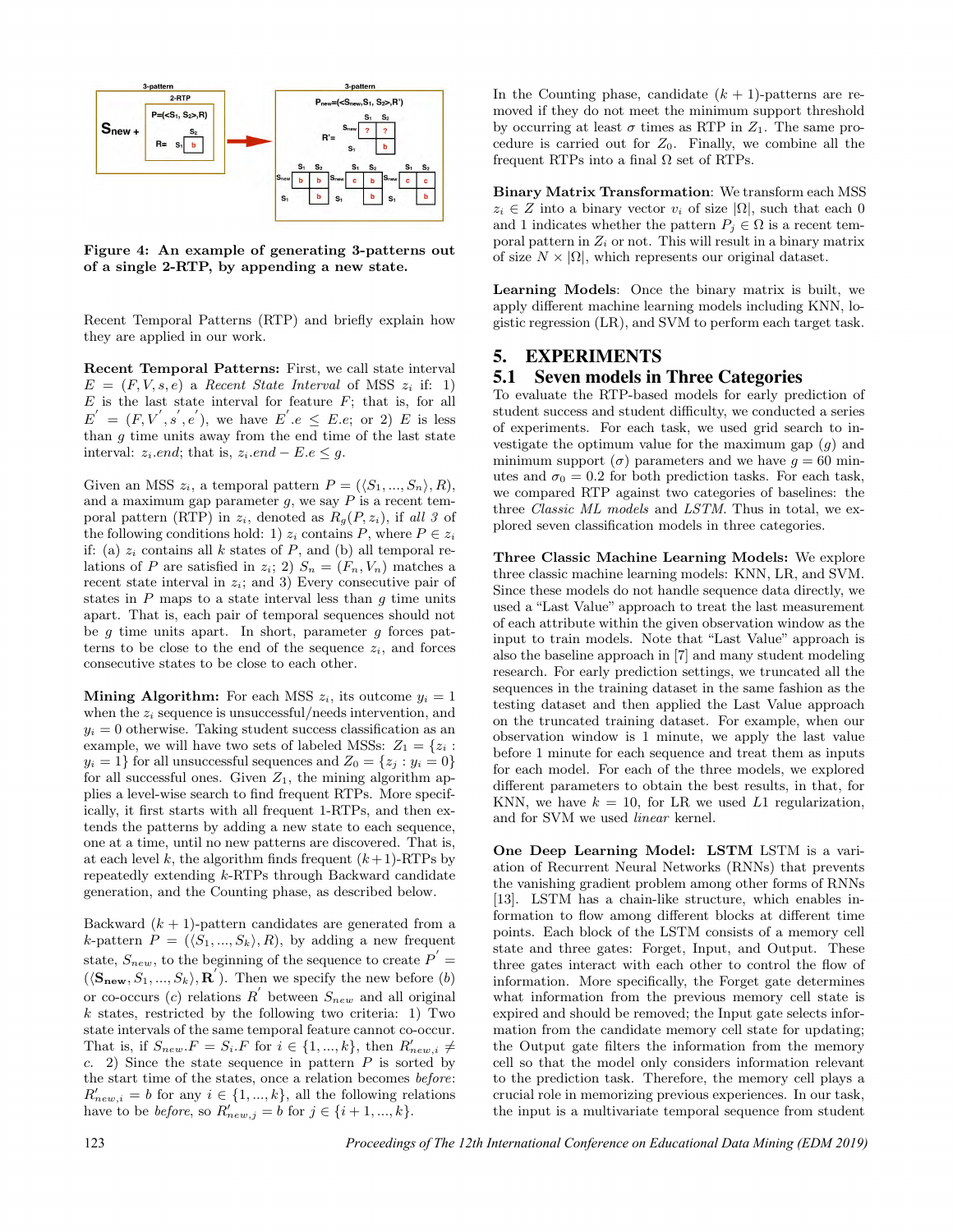work, and the output from the last step is used to make a prediction. We implemented LSTM in Keras with Tensorflow as the back-end engine, and we used one hidden layer with 100 hidden neurons and set the maximum length to accommodate the longest sequence in our data. Typically for LSTM, the whole multivariate time series from student sequence data is used as input data. However, for early prediction, only those events happening within our observation window from each sequence were used. We applied 5-fold cross-validation in order to tune the parameters of the model, including the optimizer, initializer, number of epochs, and number of batches.

Three RTP-based Models: The RTP-based models would first generate the binary matrix through RTP mining and then applied the classical machine learning models, KNN, LR, and SVM, (the same parameter settings as used in classic machine learning models described above) and thus, they are referred as RTP KNN, RTP LR, and RTP SVM, respectively. Prior research on RTPs for prediction have all used entire sequences to extract meaningful temporal patterns. In this work, we explored the effectiveness of RTP for early prediction, by applying the truncated training sequences included in observation window to find RTPs. For example, when our observation window is 1 minute, only the first 1 minute of sequences were used for pattern extraction.

# 5.2 Evaluation Metrics

We evaluated our models using Accuracy, and Recall, F1 Score, and AUC (Area Under ROC curve). Accuracy represents the proportion of students whose labels were correctly identified. Recall tells us what proportion of students who will actually be unsuccessful (or need intervention) were correctly recognized by the model. F1 Score is the harmonic mean of Precision and Recall that sets their trade-off. AUC measures the ability of models to discriminate groups with different labels. Given the nature of the taks, we mainly use Accuracy and AUC to compare different models. All models were evaluated using 5-fold cross validation.

# 6. RESULTS

We present our results in three parts. First, we compare the effectiveness of the three categories of models on trajectorylevel early prediction of student success. Second, we explore their performance on event-level early prediction of student difficulty. Finally, we discuss the extracted interpretable and meaningful temporal patterns discovered by RTP mining. For both early prediction tasks, we analyze two feature sets: expert-based features (EF) and data-drive features (DDF).

#### 6.1 Trajectory-Level: Student Success

[Observation Window  $= 1$  min] Table 1 shows the performance of all models using the first-1-minute training sequences to predict students' success. The first row is the baseline model using simple Majority vote; note that we ignored the Recall and F1-measure of the simple Majority baseline. For the three main categories of models, we reported their performance on both EF and DDF. For Classic ML, KNN with DDF generates the highest scores on Recall (0.955) and F1-measure (0.793), SVM with DDF has the best AUC (0.563), and LR with EF contributes the best Accuracy (0.678). Thus, there is no clear winner among the

|  |  |  |                                              | Table 1: Student success classification performance |  |
|--|--|--|----------------------------------------------|-----------------------------------------------------|--|
|  |  |  | for the <i>one-minute</i> observation window |                                                     |  |

| Model             |             | Feature    | Accuracy  | Recall    | F1        | AUC       |
|-------------------|-------------|------------|-----------|-----------|-----------|-----------|
| Majority Baseline |             | EF/DDF     | 0.655     |           |           | 0.5       |
|                   | <b>KNN</b>  | EF         | 0.667     | 0.946     | 0.788     | 0.541     |
|                   |             | DDF        | 0.673     | 0.955     | 0.793     | 0.545     |
| Classic ML        | <b>SVM</b>  | EF         | 0.661     | 0.946     | 0.785     | 0.533     |
|                   |             | DDF        | 0.673     | 0.920     | 0.786     | 0.563     |
|                   | LR          | EF         | 0.678     | 0.938     | 0.792     | 0.562     |
|                   |             | <b>DDF</b> | 0.520     | 0.464     | 0.559     | 0.546     |
| Deep Learning     | <b>LSTM</b> | EF         | 0.649     | $0.991**$ | 0.787     | 0.496     |
|                   |             | DDF        | 0.655     | $0.991**$ | 0.790     | 0.504     |
|                   | RTP KNN     | EF         | 0.965     | 0.973     | 0.973     | 0.961     |
|                   |             | <b>DDF</b> | 0.906     | 0.902     | 0.927     | 0.909     |
| <b>RTP</b>        | RTP SVM     | EF         | $0.971**$ | 0.955     | 0.977     | $0.978**$ |
|                   |             | <b>DDF</b> | 0.965     | 0.955     | 0.973     | 0.969     |
|                   | RTP LR      | EF         | $0.971**$ | 0.973     | $0.978**$ | 0.970     |
|                   |             | DDF        | 0.959     | 0.964     | 0.969     | 0.957     |

Note: best model for each group in bold, overall best model marked \*\*

three models here. Between the two types of features, it seems that DDF is slightly better or as good as EF for KNN and SVM, but much worse than EF for LR. Between the two LSTM models, LSTM with DDF works better than LSTM with EF. For RTP-based models, the best Accuracy (0.971) is from RTP SVM and RTP LR and both with EF, the best Recall (0.973) is generated by RTP KNN and RTP LR and both with EF, the best F1-measure (0.978) comes from RTP $\perp$ R with EF again, and the best AUC (0.978) is generated by RTP SVM with EF. So for RTP-based models, EF generally works better than DDF. However, for RTP LR and RTP\_SVM, the performance of the EF and DDF are very close and competitive.

Finally, across the three categories, RTP-based models have the highest score on every measure except that LSTM has the highest Recall. While all the highest measurements come from using EF, the performance of DDF is very close to EF especially when using LSTM, RTP LR and RTP SVM. More importantly, the performance of all the RTP-based models are very high, above 95% on every measure.

[Observation Window =  $1 \sim 20$  mins] Fig. 5 and Fig. 6 report Accuracy and AUC performance for all models using EF and DDF respectively. For each graph, we vary the observation window from the first 1 minute up to the first 20 minutes. Both Fig. 5 and Fig. 6 show that RTP LR and RTP SVM were the best models for both using EF and DDF as they stay on the top across all sizes of the observation window. It is not surprising that for the three classic models and LSTM, the longer the observation windows, the better performance they achieve. This is because the training data includes more and more information and closer to their final state. For RTP KNN, both EF and DDF first decrease dramatically from 1 to 5 minutes and then increase slightly but still, the best performance comes from using only the first one minute. For RTP\_LR and RTP\_SVM, their performances are not only the best but also very steady. The fact that the best prediction comes from using just the first one minute of the sequences and using RTP-based models really suggest that how students try to solve the problem, what actions they take and in what order in that minute really matters for determining their final success. However, this is only observation from one programming task and more research is needed for further investigation.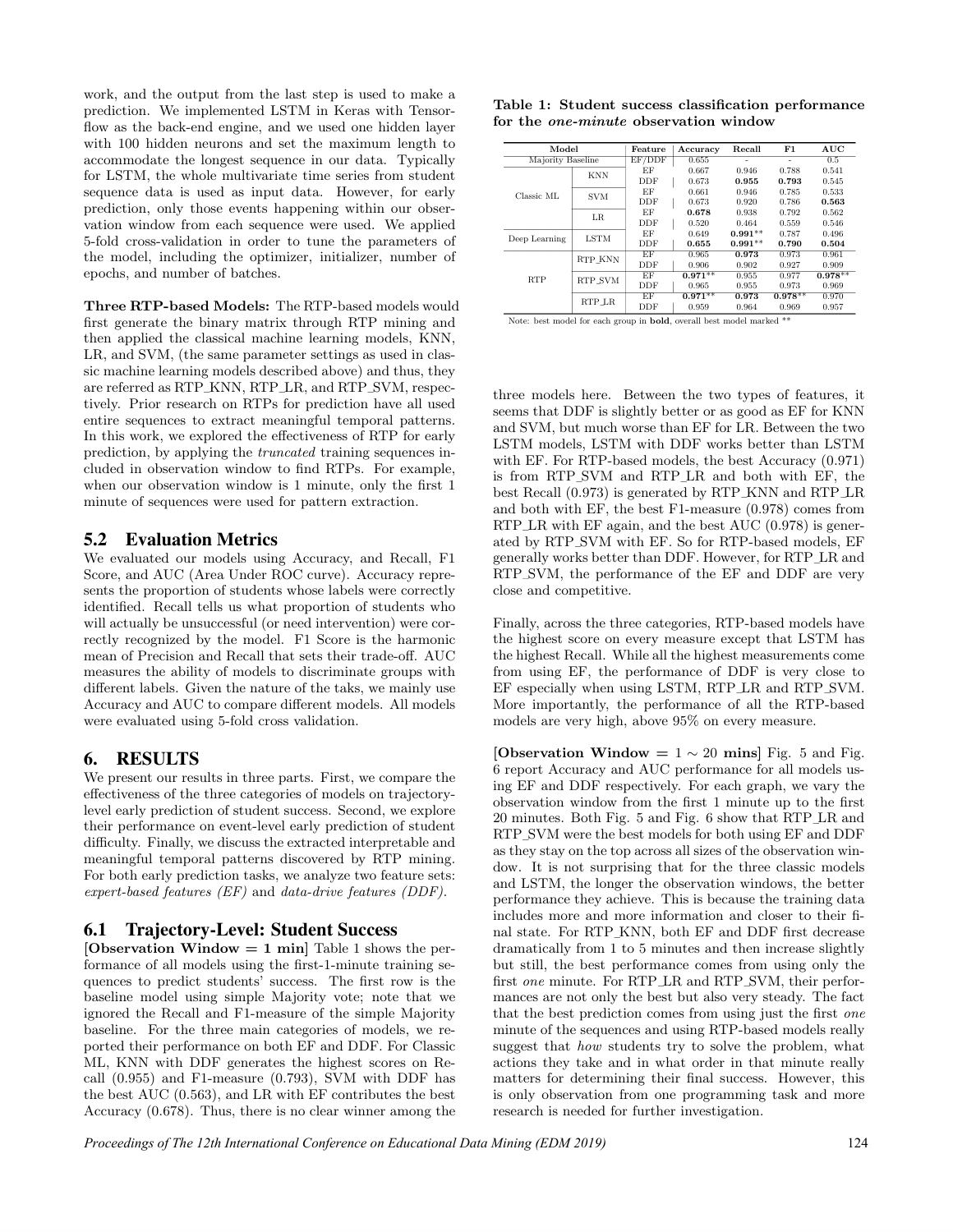

Figure 5: Student success early prediction on expert feature set

When comparing using EF and DDF, Fig. 5 and Fig. 6 shows that the general patterns of performance of different machine learning models are very similar between using EF and DDF with a few exceptions. In general, using EF seems working better than using DDF and the exceptions are: for RTP\_LR, and RTP\_SVM, the best two models, the performance of using EF and using DDF are very close and sometimes using DDF is even better than using EF.

#### 6.2 Event-Level: Student Difficulty

Table 2: Student difficulty classification performance for one-minute observation window

| Model             | Feature                                                                                                                                                                                                                                                                                                                                                                                                                                                                                           | Accuracy | Recall | F1    | AUC                |
|-------------------|---------------------------------------------------------------------------------------------------------------------------------------------------------------------------------------------------------------------------------------------------------------------------------------------------------------------------------------------------------------------------------------------------------------------------------------------------------------------------------------------------|----------|--------|-------|--------------------|
| Majority Baseline |                                                                                                                                                                                                                                                                                                                                                                                                                                                                                                   |          |        |       | $0.5^{\circ}$      |
|                   | EF                                                                                                                                                                                                                                                                                                                                                                                                                                                                                                | 0.806    | 0.238  | 0.377 | 0.615              |
|                   | EF/DDF<br>0.753<br><b>DDF</b><br>0.800<br>0.214<br>0.346<br>0.806<br>0.353<br>EF<br>0.214<br><b>DDF</b><br>0.800<br>0.238<br>0.370<br>EF<br>0.765<br>0.238<br>0.333<br><b>DDF</b><br>0.771<br>0.238<br>0.339<br>EF<br>0.753<br>0.224<br>0.344<br><b>DDF</b><br>0.871<br>0.389<br>0.269<br>ז≭ ך<br>EF<br>$0.988**$<br>$0.994**$<br><b>DDF</b><br>0.971<br>0.976<br>0.943<br>EF<br>0.988<br>0.976<br>0.976<br><b>DDF</b><br>0.971<br>0.952<br>0.941<br>1**<br>EF<br>$0.994**$<br>$0.988**$<br>$1**$ | 0.603    |        |       |                    |
|                   |                                                                                                                                                                                                                                                                                                                                                                                                                                                                                                   |          |        |       | 0.607              |
|                   |                                                                                                                                                                                                                                                                                                                                                                                                                                                                                                   |          |        |       | 0.611              |
| LR.               |                                                                                                                                                                                                                                                                                                                                                                                                                                                                                                   |          |        |       | 0.588              |
|                   |                                                                                                                                                                                                                                                                                                                                                                                                                                                                                                   |          |        |       | 0.592              |
|                   |                                                                                                                                                                                                                                                                                                                                                                                                                                                                                                   |          |        |       | 0.596              |
|                   |                                                                                                                                                                                                                                                                                                                                                                                                                                                                                                   |          |        |       | 0.624              |
| RTP KNN           |                                                                                                                                                                                                                                                                                                                                                                                                                                                                                                   |          |        |       | $0.996^{\ast\ast}$ |
|                   |                                                                                                                                                                                                                                                                                                                                                                                                                                                                                                   |          |        |       | 0.972              |
| RTP SVM           |                                                                                                                                                                                                                                                                                                                                                                                                                                                                                                   |          |        |       | 0.984              |
|                   |                                                                                                                                                                                                                                                                                                                                                                                                                                                                                                   |          |        |       | 0.964              |
| RTP LR            |                                                                                                                                                                                                                                                                                                                                                                                                                                                                                                   |          |        |       | $0.996**$          |
|                   | <b>DDF</b>                                                                                                                                                                                                                                                                                                                                                                                                                                                                                        | 0.988    |        | 0.976 | 0.992              |
|                   | <b>KNN</b><br><b>SVM</b><br><b>LSTM</b>                                                                                                                                                                                                                                                                                                                                                                                                                                                           |          |        |       |                    |

Note: best model for each group in **bold**, overall best model marked

[Observation Window  $= 1$  min] Table 2 shows the performance of all models using the first-1-minute-training sequences to predict students' difficulty in the next five min-



Figure 6: Student success early prediction on data-driven feature set

utes. As with Table 1, it is not very meaningful to present the Recall and F1-measure of the simple Majority baseline (row 1). For Classic ML models, KNN using EF generates the highest scores on every measure but not much better than the other two. In fact, all three models perform very closely regardless of using EF or DDF, and they all performed pretty poorly in that their performances on recall, F1 and AUC are all below 62%. Again for this task, the LSTM models outperform the classic models but not by much. Although LSTM with DDF works better than EF, the resulted models are still not very effective. Finally, for RTP-based models, RTP KNN and RTP LR reach the highest scores on every measure. Both of them have the best Accuracy  $(0.994)$ , the best Recall  $(1)$ , the best F1-measure  $(0.988)$ , and the best AUC (0.996). RTP SVM can make comparable predictions with over 97% on every measure.

In general, the best model among all the seven models uses RTP, which has the highest score on every measure. Comparing the models on different feature sets, we can find that the models with DDF are able to generate very similar results as those with EF. And sometimes, models with DDF had better performance on the first 1 minute, such as LR and LSTM.

[Observation Window =  $1 \sim 20$  mins] Fig. 7 and Fig. 8 show the results from EF and DDF respectively. We mainly reported the performance of Accuracy and AUC on the observation sets {1m, 5m, 10m, 15m, 20m}. Note that different from trajectory-level early prediction, our majority baseline for event-level early prediction on student difficulty is changing moment by moment and for an observation window  $n$ ,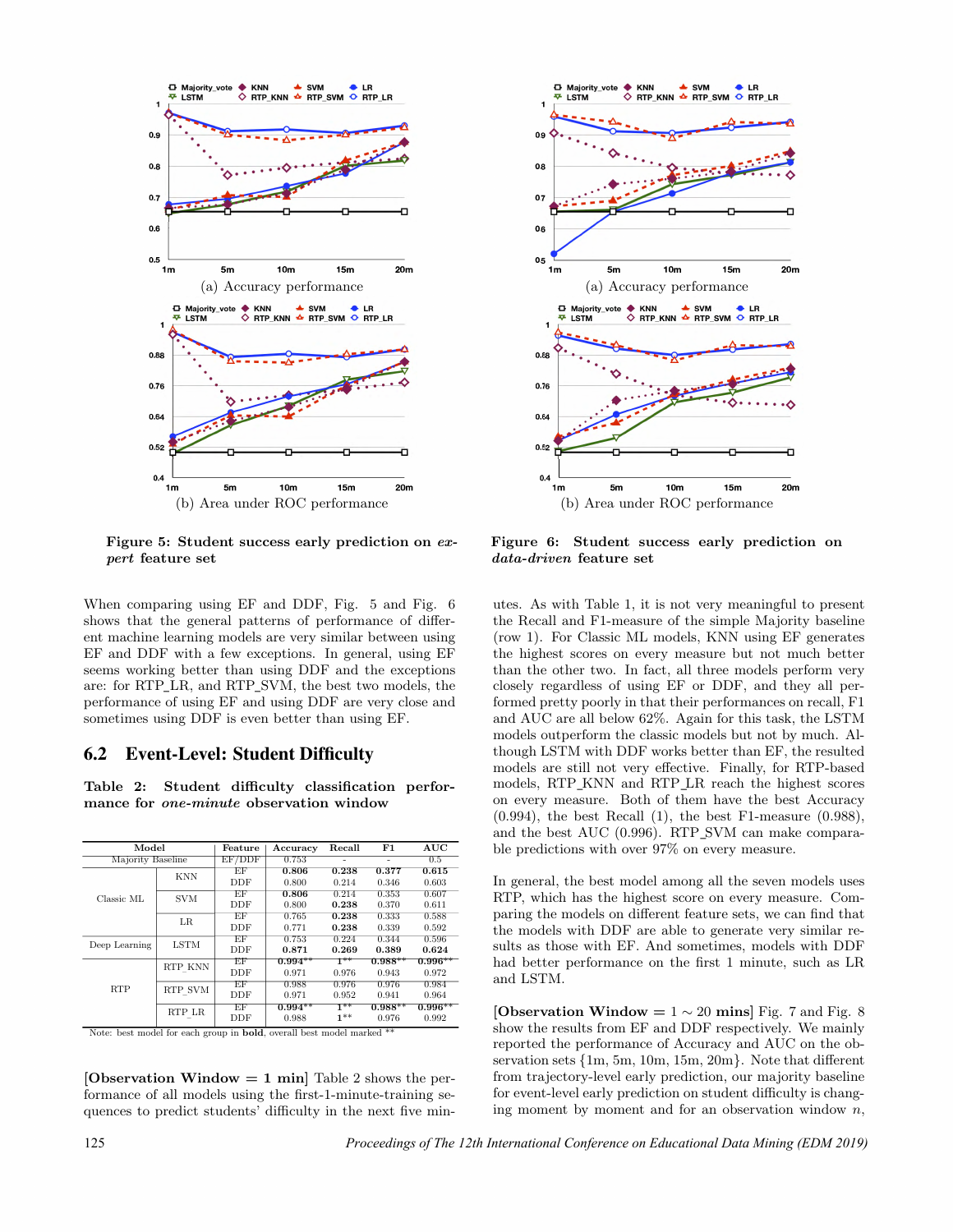

Figure 7: Student difficulty early prediction on expert feature set

all the students whose trajectories are shorter than  $n$  are excluded from the evaluation. So we have different baseline majority accuracy for different observation window (shown in black bar). For AUC, majority vote would give us a baseline of 0.5. Both Fig. 7 and Fig. 8 show that RTP LR is the best one among all the models no matter which feature sets were used, with the highest scores on both Accuracy and AUC for all observation windows. Additionally, when comparing RTP\_LR with EF and RTP\_LR with DDF, we can see that RTP\_LR with DDF generally perform much better than RTP LR with EF. By comparing the results from Fig. 7 and Fig. 8, RTP\_LR and RTP\_SVM really benefit from using DDF instead of EF in that while RTP LR and RTP SVM with DDF perform very closely with RTP LR and RTP\_SVM with EF when the observation window  $=$ 1m, the RTP\_LR and RTP\_SVM with *DDF* performed much better and more stable than RTP LR and RTP SVM with EF on all the following observation windows and the difference are large. For the rest of machine learning models, the difference between using DDF and using EF is not noticeable. Finally, note that Fig. 7 shows when the observation window  $= 5m$ , the best performance using EF is 65% accuracy and < 70% of AUC achieved through RTP LR  $(x - axis = 5m)$ ; however, when we use the same observation window, RTP LR with DDF can achieve the accuracy close to 95% and AUC above 90% (shown in Fig. 8). So overall, for the task of event level early prediction for student difficulty, RTP\_LR with DDF consistently achieve the best performance and its performance is pretty steady across different observation windows.

#### 6.3 Knowledge Discovery

One substantial advantage of pattern-based classification over deep learning models is the interpretability of the discovered



(b) Area under ROC performance

Figure 8: Student difficulty early prediction for data-driven feature set

patterns. In RTP, the patterns need to be representative of the original time series data while predictive of the future outcomes. In this study, most of the patterns extracted using RTP mining are in accordance with the student classification tasks and some of them reveal latent patterns towards the progression of student success or difficulty. Table 3 and 4 present a number of interesting patterns and their corresponding support among the training group from the first 20 minutes, where the support of pattern  $P$  is calculated as the proportion of students in the dataset which contains P.

Table 3 shows some patterns related to student success.  $P_1 - P_4$  describe the frequent patterns found among unsuccessful students, and most of them are related to the feature Move Variably.  $P_1$ ,  $P_2$  and  $P_3$  illustrate that students did not complete feature CreateUseParameterCorrectly, RepeatCorrectNumberOfTimes, or MoveSquirally when feature Move-Variably has been completed. In  $P_1$ , students may start to work on DrawAnything and MoveSquarelikeThing, which is observable among 29.5% of unsuccessful students from their sequences in the first 20 minutes. Different from  $P_1$ , students with pattern  $P_2$  and  $P_3$  were probably working on CustomBlock before they finished feature MoveSquirally. P<sup>4</sup> indicates that students had finished features MoveVariably and MoveSquarelikeThing but failed at the end, which might be the case that they had done some movements but did not have pen down. And still, neither CreateUseParameterCorrectly nor RepeatCorrectNumberOfTimes was finished.  $P_5$  –  $P_8$  describes the frequent patterns found among successful students, and most of them are related to the feature Repeat- $CorrectNumberOfTimes.$  For example,  $P_5$  shows that students had finished feature CustomBlock, CreateUseParameterCorrectly and RepeatCorrectNumberOfTimes at some point, and before that, within 20 minutes, they should be working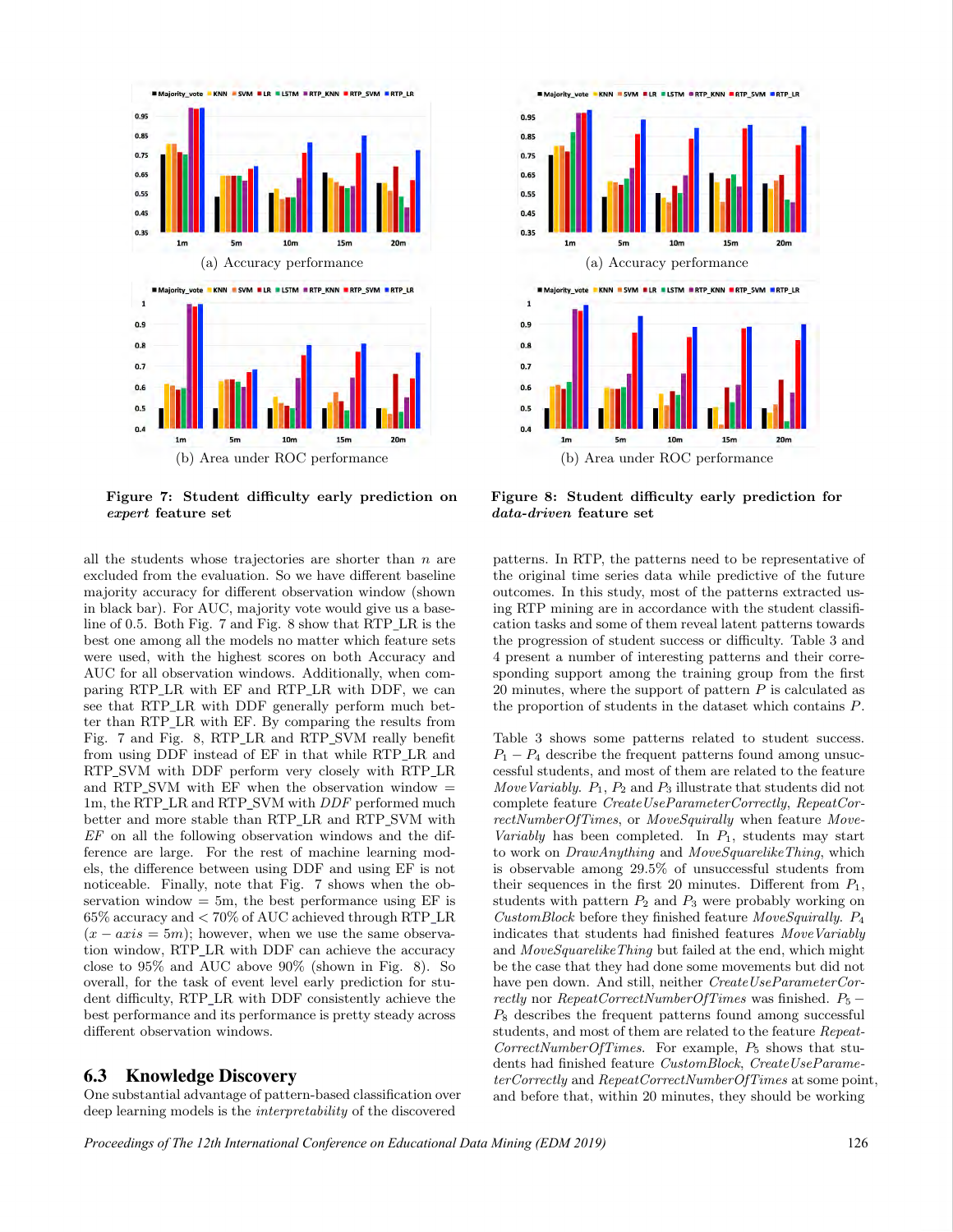Table 3: Recent temporal patterns for student success, with observation window = 20m

| RTP                         | - Tf                                                                                                                                                                                 | Then         | Support |
|-----------------------------|--------------------------------------------------------------------------------------------------------------------------------------------------------------------------------------|--------------|---------|
| $\mathcal{D}_{\mathcal{A}}$ | $CreateUseParameter Correctly, 0) c (((Draw Anything, 0) c (MoveSquarelikeThings, 0)) b (MoveVariable{This}),$                                                                       | Unsuccessful | 0.295   |
| P <sub>2</sub>              | $((\text{CustomBlock}, 0) \text{ b } (\text{MoveVariable}, 1)) \in (\text{CreateUseParameterCorrectly}, 0) \in (\text{RepeatCorrectNumberOfTimes}, 0)$                               | Unsuccessful | 0.286   |
| $P_3$                       | $((\text{CustomBlock}, 0) \text{ b } (\text{CreateUseParameterCorrectly}, 0)) \in (\text{RepeatCorrectNumberOfTimes}, 0) \in (\text{MoveSquirally}, 0) \in (\text{MoveVariable}, 1)$ | Unsuccessful | 0.233   |
| $P_{4}$                     | (DrawAnything,0) b ((MoveSquarelikeThing,1) c (MoveVariably,1))) c (CreateUseParameterCorrectly,0) c (RepeatCorrectNumberOfTimes,0)                                                  | Unsuccessful | 0.205   |
| $P_5$                       | $CustomBlock,0)$ b (CustomBlock,1) c (CreateUseParameterCorrectly,1) c (RepeatCorrectNumberOfTimes,1)                                                                                | Successful   | 0.729   |
| $P_6$                       | $\text{CustomBlock}, 0$ c (MoveSquarelikeThing,0) b (MoveSquarelikeThing,1) c (RepeatCorrectNumberOfTimes,1)                                                                         | Successful   | 0.542   |
| $P_7$                       | (DrawAnything,0) b (CreateUseParameterCorrectly,0) b (CreateUseParameterCorrectly,1) c (MoveVariably,1)                                                                              | Successful   | 0.423   |

Table 4: Recent temporal patterns for student difficulty, with observation window =  $20m$ 

| <b>RTP</b>     | Tf                                                                                                                                                                              | Then             | Support |
|----------------|---------------------------------------------------------------------------------------------------------------------------------------------------------------------------------|------------------|---------|
|                | $(DrawAnything,0)$ c (MoveSquarelikeThing,0)) b (CustomBlock,1) c (RepeatCorrectNumberOfTimes,0) c (MoveSquirally,0)                                                            | Intervention     | 0.372   |
| $P_{2}$        | $(((\text{CustomBlock}, 0) \text{ c } (\text{DrawAnything}, 0)) \text{ b } ((\text{CustomBlock}, 1) \text{ c } (\text{MoveVariable}, 1))) \text{ c } (\text{MoveSquirally}, 0)$ | Intervention     | 0.302   |
| P <sub>2</sub> | $((DrawAnything,0)$ c $(MoveSquarelikeThinking,0))$ b $((CustomerBlock,1)$ c $(DrawAnything,1)$ c $(MoveSquirally,0)$                                                           | Intervention     | 0.279   |
| $P_{4}$        | $((MoveSquarelikeThing, 0) b ((MoveSquarelikeThing, 1) c (MoveSquirally, 1))) c (RepeatCorrectNumberOffTimes, 0)$                                                               | Non-intervention | 0.461   |
| $P_{5}$        | $(DrawAnything,0)$ c (MoveSquarelikeThing,0)) b (MoveSquirally,1) c (RepeatCorrectNumberOfTimes,0)                                                                              | Non-intervention | 0.422   |
| $P_{\kappa}$   | (DrawAnything,0) c (MoveSquarelikeThing,0) c (CreateUseParameterCorrectly,0) c (RepeatCorrectNumberOfTimes,0) c (CustomBlock,1)                                                 | Non-intervention | 0.320   |

on CustomBlock. Actually, for the students in successfully group, they should be able to finish all the features in one hour. Glancing over the extracted patterns among the successful group, we can see that most of the students ended up completing at least two important features, like patterns  $P_6$ and  $P_7$  in the Table 3, in the first 20 minutes. It is important to note that these patterns are only discovered among the successful group.

Table 4 shows some patterns related to student difficulty.  $P_1 - P_3$  describe the frequent patterns found among the intervention group, and most of them are related to the feature CustomBlock.  $P_1$  describes a pattern that discovered among 37.2% of students who need intervention in the next five minutes. In this case, students had not completed the DrawAnything or MoveSquarelikeThing features at first, but, within 20 minutes, they completed the CustomBlock feature. And at the same time, they did not complete feature  $RepeatCorrectNumberOfTimes$  or  $MoveSquirally.$   $P_2$ and  $P_3$  are quite similar, they indicate that students finished CustomBlock along with DrawAnything or MoveVariably when the feature MoveSquirally had not been finished.  $P_4$  to  $P_6$  describe the frequent patterns found among students who do not need intervention, and most of them are related to the feature MoveSquirally.  $P_4 - P_5$  show that students successfully completed feature *MoveSquirally* and before that, they may work on MoveSquarelikeThing. As in  $P_1$ , they have '0' on the feature *RepeatCorrectNumberOf*-Times. Comparing  $P_1$  with  $P_5$ , we can find that instead of having incomplete DrawAnything and MoveSquarelikeThing before completing CustomBlock, students who have incomplete DrawAnything, incomplete MoveSquarelikeThing, and complete CustomBlock at the same time will not need intervention in the next five minutes. Again, these patterns are uniquely inferred among the non-intervention group.

# 7. CONCLUSIONS

Early prediction of trajectory-level student success and the event-level difficulty during long-term activities are challenging tasks due to the open-ended nature of programming tasks. In this study, we explored the EF identified by domain experts, as well as DDF identified automatically, to build a model that is able to predict student success/difficulty with

high accuracy, and to provide valuable insights for educators. We employed an RTP-based classification framework and compared it with various baselines including classic and deep learning models, in two different tasks including trajectorylevel early diagnosis and event-level early prediction. Our results suggest that the RTP-based models consistently outperform the non-temporal classic baselines as well as LSTM in both tasks, at all observation windows from first 1 minute to 20 minutes. Moreover, with only the first-1-minute sequences, RTP-based models can make strong predictions on both tasks. Additionally, by applying the data-driven features, RTP-based models are able to achieve comparable performance on the task of predicting student success. For the task of predicting event-level student difficulty, datadriven features can even improve their predictions further.

As future work, we plan to apply progressive features with multiple values (eg. not started, in progress, complete) to discover more definitive patterns and obtain more advantageous knowledge discovery as well as improved prediction performance. And we are planning to employ different feature transformations other than binary, such as vertical support (i.e. the number of times a pattern occurred in a sequence) or recency measure (i.e. how distant a pattern occurred from the prediction time). Also, this work will be applied to larger groups of students and longer programming tasks, along with integration of more informative features such as intervention and demographic features to develop more robust models. Additionally, we plan to expand our evaluations to longer programs with more complex constructs from both text-based and block-based programming languages.

# 8. ACKNOWLEDGEMENTS

This research was supported by the NSF Grants 1432156, 1623470, 1651909, and 1726550.

# 9. REFERENCES

- [1] Hints: Is it better to give or wait to be asked? In ITS, volume 6094 LNCS, pages 349–358, 2010.
- [2] V. Aleven and K. R. Koedinger. Limitations of Student Control: Do Students Know When They Need Help? In ITS, pages 292–303, 2000.